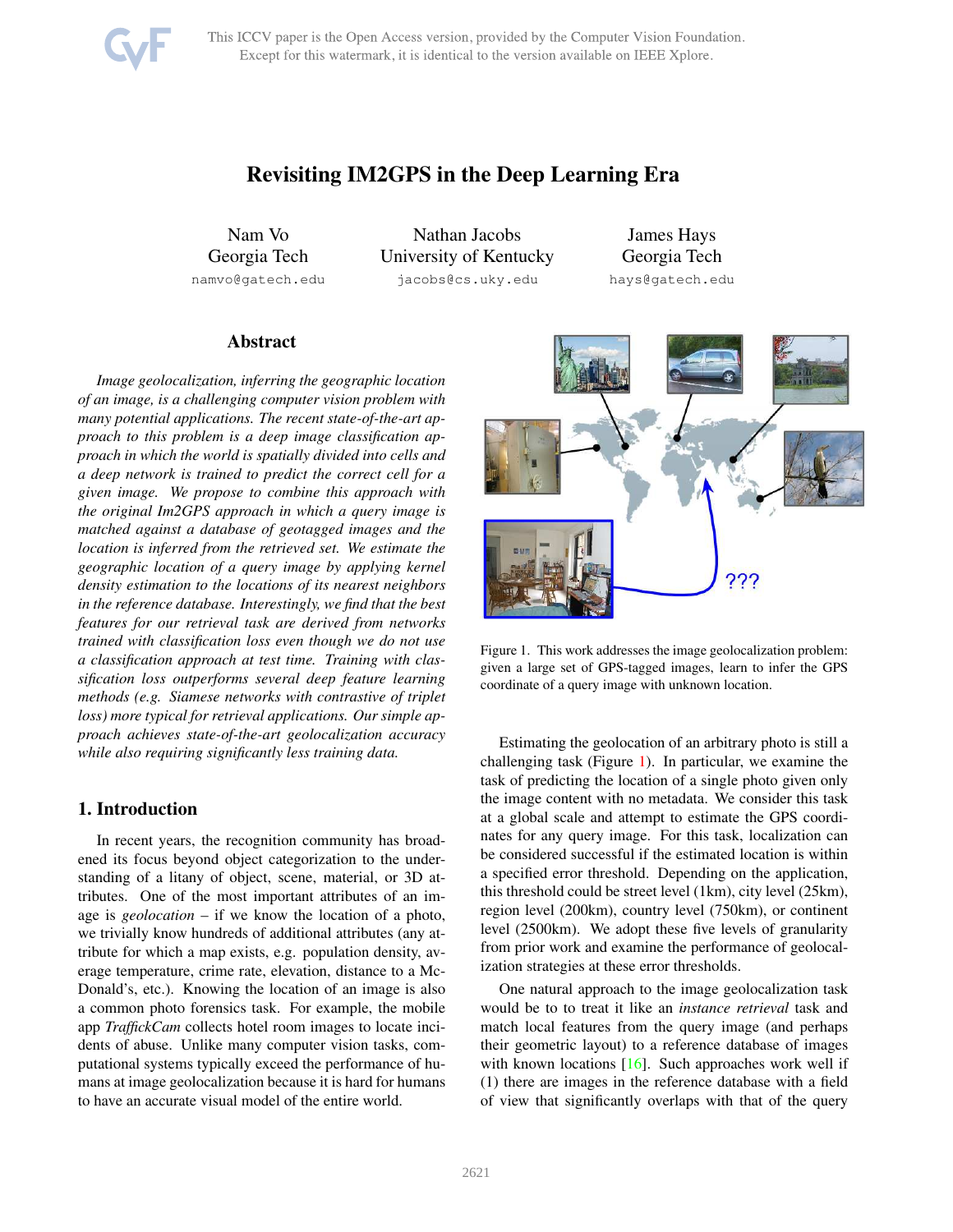image and (2) if the content of the query image is well suited to local feature matching (i.e., it has distinctive manmade or geological features). Unfortunately, this is often not the case, especially for query images away from tourist destinations and dense urban areas. Therefore, it is necessary to infer location without requiring direct local-feature matching. In these cases, image geolocalization is similar to *scene classification* or *scene attribute estimation* in that a system needs to achieve a higher-level, more qualitative understanding of an image, e.g. recognizing that buildings are typical of Greek islands even though this particular island isn't in the reference database.

Im2GPS [\[10,](#page-8-1) [11\]](#page-8-2) introduced the global geolocalization problem and used hand-crafted features from the *instance recognition* and *scene classification* literature jointly to retrieve nearest neighbors in a database of 6 million geotagged images. Im2GPS found that roughly half of successful geolocalizations are instance level matches whereas half are more qualitative matches based on shared scene attributes (geology, architecture, land cover, etc.).

More recently, PlaNet [\[36\]](#page-9-0) formulates image geolocalization as a classification task. This is done by mapping the GPS coordinate (a pair of real numbers) to a discrete class label by dividing the surface of the earth into distinct regions. PlaNet proposes a deep convolutional neural network to estimate a probability distribution over regions from raw pixel values. PlaNet not only significantly outperforms Im2GPS in terms of accuracy, it is also dramatically faster since it requires only a forward pass through a deep network instead of a nearest neighbor search through millions of image features.

Is the deep image classification formulation of PlaNet the best approach to geolocalization (as it seems to be for most other scene understanding tasks)? There are two reasons to suspect it might not be ideal – first, discretizing the Earth's surface is lossy since we are ultimately interested in a real-valued location estimate (potentially expressed through GPS coordinates). Second, and more limiting, is that a single deep network, even with tens of millions of parameters, will struggle to memorize the visual appearance of the entire Earth. An effective deep network needs to learn to do both *instance* matching and more *qualitative* scene understanding. Can contemporary deep networks implicitly 'memorize' tens of millions of photographic features necessary for the instance matching?

In this paper, we adopt the retrieval approach of Im2GPS but pair it with deep feature learning as in PlaNet. We outperform PlaNet by a significant margin  $-47.7\%$  accuracy vs 37.6% for PlaNet on the Im2GPS test set with a 200km threshold . Interestingly, while we approach geolocalization as a retrieval task with learned deep features, we don't see a benefit to using embedding formulations (e.g. Siamese networks with contrastive or triplet loss) typical for retrieval tasks. Our best performance comes from training a classification network, in the spirit of PlaNet, and using its intermediate activations as our image feature.

The contributions of this study are:

- We significantly improve the state-of-the-art accuracy for global image geolocalization. Our increase in accuracy is similar in magnitude to that achieved by PlaNet [\[36\]](#page-9-0) over the hand-crafted retrieval approach of Im2GPS. We achieve this with as little as 5% of the training data used by PlaNet, and increase the gap further while using 28% as much reference data.
- Our increase in accuracy comes from changing the formulation from classification to retrieval. The benefit of retrieval in this setting is a reflection of the geolocalization problem and the nature of current deep models – the visual world is too complex for a deep model to memorize, but a retrieval approach does so trivially.
- We investigate different strategies for learning a deep feature embedding for geolocalization. Surprisingly, deep feature learning methods typically used for retrieval applications do not outperform training with a classification loss. For classification-based localization, we find that different discretization strategies also have a significant impact.
- Through extensive experimentation, we find that some training procedures lead to higher accuracy at the street scale (1km) and others at the country scale (750km). We observe a trade off between fine-scale and coarse-scale performance, the regimes traditionally approached with instance-level matching methods and scene classification methods, respectively.

Related works are discussed in the next section. We describe image geolocalization system designs in Section 3. Experiments and analysis are reported in Section 4 and we conclude in Section 5.

# 2. Related Work

Recent years have seen a dramatic expansion of deep learning methods for scene understanding tasks [\[14\]](#page-8-3). Deep learning has been applied successfully to location prediction [\[36\]](#page-9-0) and other tasks related to our problem: predicting scene type [\[40\]](#page-9-1), perceptual attributes [\[7\]](#page-8-4) such as safety, liveliness and geo-informative attributes [\[15\]](#page-8-5) like GDP, elevation.

Image retrieval using learned, deep representations is useful to a wide range of tasks such as product ranking [\[4,](#page-8-6) [12\]](#page-8-7), sketch based image retrieval [\[25\]](#page-8-8), face recognition [\[31,](#page-9-2) [26\]](#page-8-9), cross-view localization  $[18, 37, 34]$  $[18, 37, 34]$  $[18, 37, 34]$  $[18, 37, 34]$  and scene retrieval [\[33,](#page-9-5) [2,](#page-8-11) [23,](#page-8-12) [8\]](#page-8-13). Distance metric learning (DML) is usually employed with a deep network, most commonly using the contrastive loss [\[9\]](#page-8-14) or triplet ranking (hinge loss)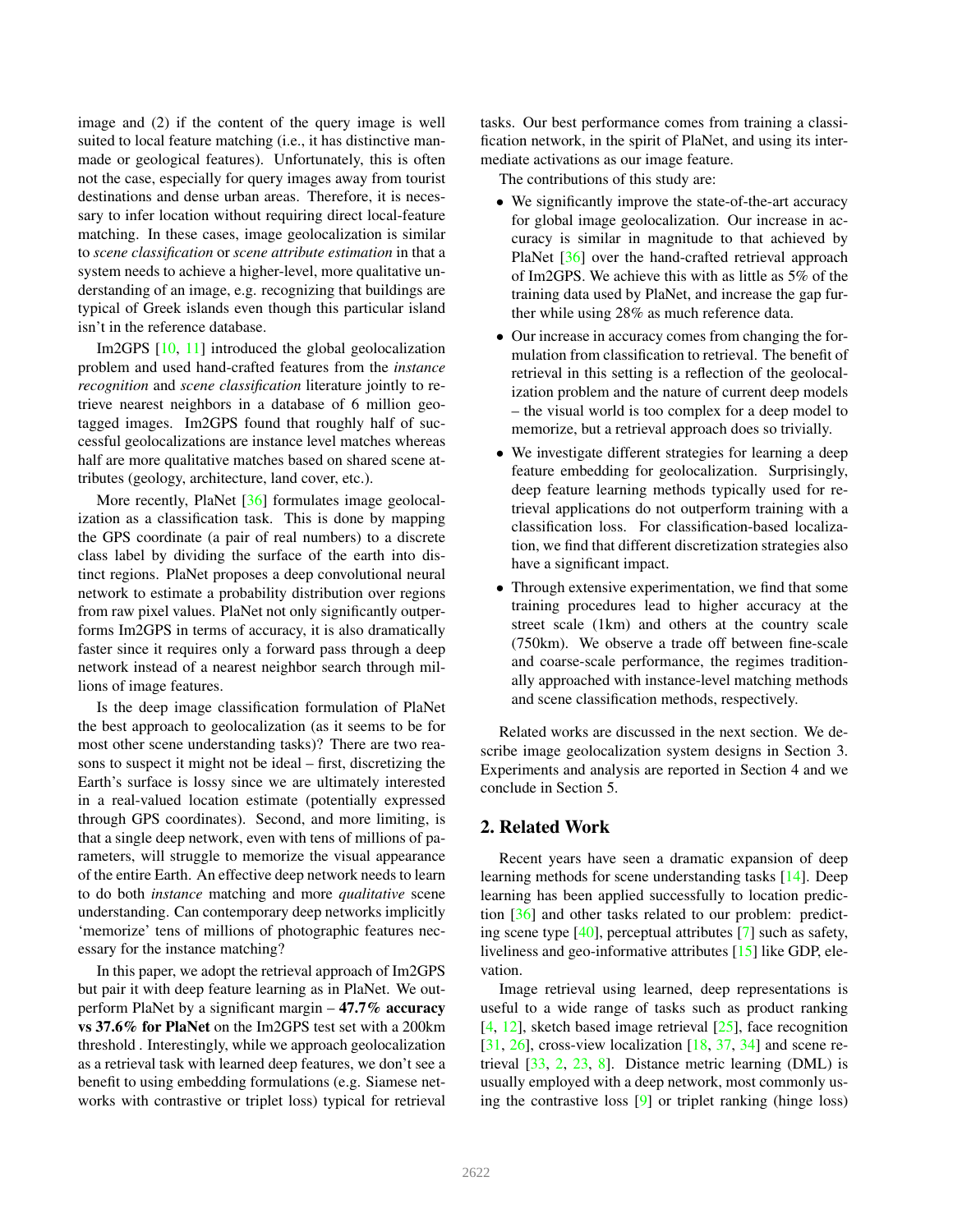

Figure 2. We study six schemes for discretizing geographic location. These vary from coarse to fine (10, 80, 359, 1060, 1693 and 7011 regions respectively).

<span id="page-2-1"></span>

<span id="page-2-0"></span>Figure 3. Our proposed CNN architecture consists of the convolutional layers of the VGG-16 network [\[28\]](#page-8-15) followed by a global max pooling layer. Depending on the task, we append to this an output layer and the corresponding loss layer. For classification, we use a fully connected layer and Softmax-CrossEntropy loss, for retrieval, we use a DML loss.

[\[5,](#page-8-16) [19,](#page-8-17) [35\]](#page-9-6). New loss functions and example mining strategies have been proposed as they play important role in the learning process [\[24,](#page-8-18) [20,](#page-8-19) [23,](#page-8-12) [34\]](#page-9-4).

We are studying image retrieval geolocalization which has overlap with *instance-level scene retrieval* [\[33,](#page-9-5) [2,](#page-8-11) [23,](#page-8-12) [8\]](#page-8-13); Since this line of work mostly focuses on instance-level matching, benchmarks designed for this task consist of popular scenes or landmarks  $[21, 22, 13]$  $[21, 22, 13]$  $[21, 22, 13]$  $[21, 22, 13]$  $[21, 22, 13]$  and similarity between matched images are visually recognizable (by humans or geometric verification). In this regime, with manual labeling and/or clever example mining, it is beneficial to apply distance metric learning. Techniques such as geometry verification or query expansion typically improve instance retrieval mAP, but these techniques are less useful when geolocalizing scenes that do not have instance matches.

Many previous works on image localization are at limited spatial scale (urban areas) or on special class of images (landmarks, streetview) [\[16,](#page-8-0) [39,](#page-9-7) [18,](#page-8-10) [34,](#page-9-4) [1,](#page-8-23) [17,](#page-8-24) [38\]](#page-9-8). Many approaches make used of aerial imagery for localization [\[3,](#page-8-25) [27,](#page-8-26) [17\]](#page-8-24). In [\[18,](#page-8-10) [34,](#page-9-4) [37\]](#page-9-3), images of the same scene from the ground viewpoint and overhead viewpoint are embedded in the same feature space through deep learning DML; the resulting system then does localization by image retrieval using reference database of aerial images.

Also related, to match aerial images across wide baselines, Altwaijry et al. [\[1\]](#page-8-23) propose a deep attentive architecture to classify whether two views match.

Image geolocalization at planet scale is challenging and less studied. An effort to advance this area is the placing task at MediaEval  $[6]$ . Two more notable works that aim for global coverage are Im2GPS [\[10,](#page-8-1) [11\]](#page-8-2) and PlaNet [\[36\]](#page-9-0), which we build upon.

### 3. Image Geolocalization using Deep Learning

Given a large training data of images with GPS labels, we examine two deep learning approaches for geolocalization. For both cases we use the same architecture shown in Figure [3](#page-2-0) which has been popular for landmark recognition [\[2,](#page-8-11) [23,](#page-8-12) [8\]](#page-8-13).

#### 3.1. Geolocalization by classification

One approach is to formulate geolocalization as a classification problem  $[36]$ : the GPS label is converted to class label by quantizing all GPS labels to a fixed number of classes, so that each class represents a physical region in the real world. The classification result then can be converted back to the GPS coordinate of the corresponding region.

PlaNet[\[36\]](#page-9-0) divides the Earth into a set of geographical cells based on image density. We derive a similar adaptive scheme: starting with a single cell of the entire world, repeatedly divide each cells along latitude or longitude whichever side is bigger (either evenly or randomly) until the number of images in each cell is smaller than a threshold  $t_{img}$  or the physical area is smaller than a threshold  $t_{area}$ ; these parameters define how fine the partitioning is.

To predict the location as precisely as possible, one would prefer a fine-grained partitioning (for example [\[36\]](#page-9-0)'s partitioning has 26,263 cells). However we should take into account the training data's size, the learning model's capacity and especially the localization error tolerance. We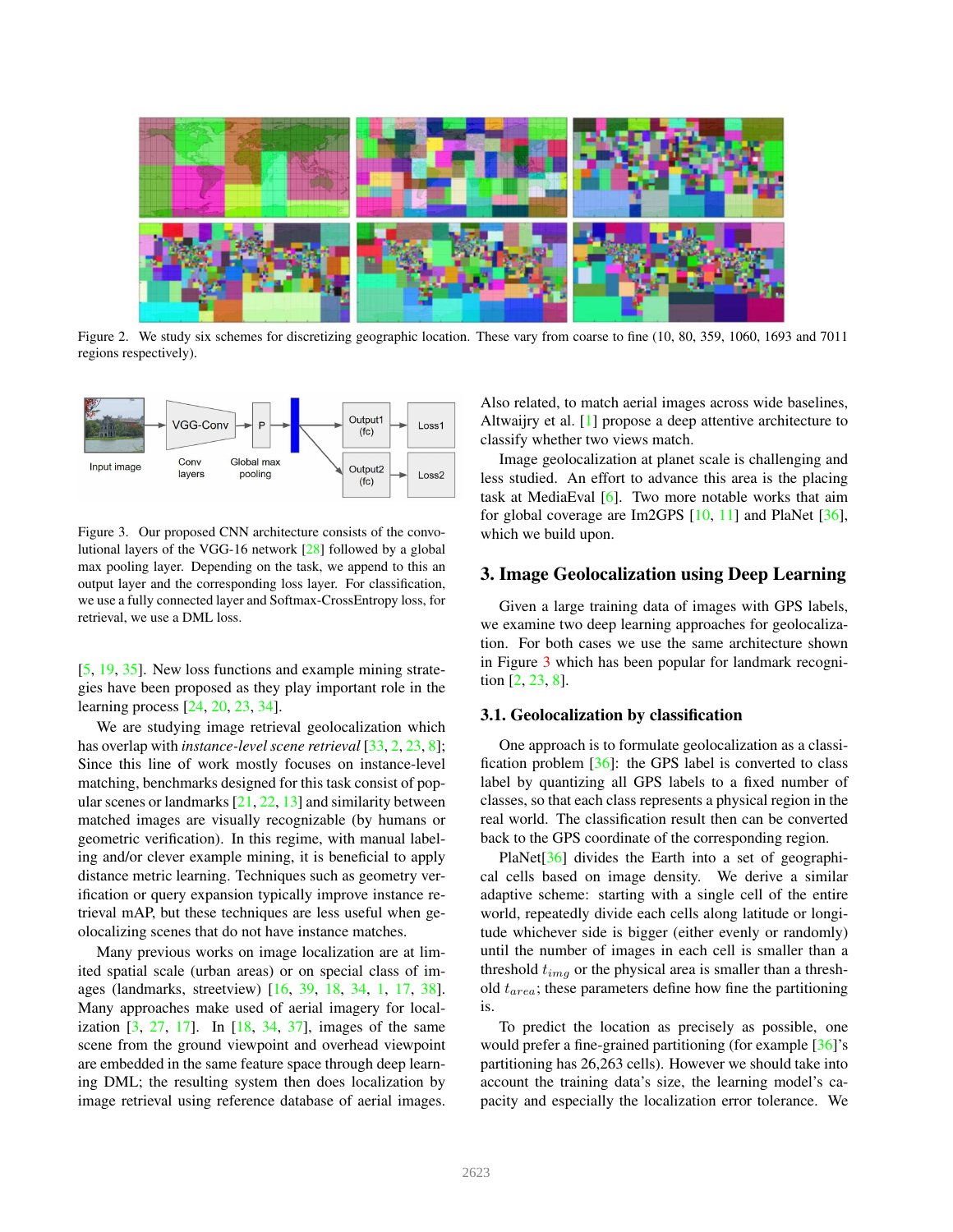

<span id="page-3-1"></span>Figure 4. A visual overview of our image-retrieval approach to image geolocalization. We extract a feature from our CNN, find nearby neighbors in feature space, and estimate the GPS coordinate using either the top NN or the density.



<span id="page-3-0"></span>Figure 5. When performing distance metric learning, we sample images based on their distance, either in label space (geographic distance) or feature space, to an anchor image. Some example images that are close/far from an anchor image in the label space/feature space.

investigate 6 different partitionings shown in Figure [2.](#page-2-1) Admittedly these choices are somewhat arbitrary, as we do not directly control the number of cells, nor do we try to "opti-mize" each partitioning. We used similar parameter to [\[36\]](#page-9-0) to obtain a fine grained partitioning (though [\[36\]](#page-9-0)'s data is  $\sim$ 14 times bigger so they still have  $\sqrt{14}$  times more cells); then we loosen the thresholds to obtain the other 5 coarser partitionings.

Multiple class labeling: We investigate the effect of using multiple partitionings simultaneously. The motivation is that different proximity information is preserved at different levels of granularity (and not the others). Moreover classification results at multiple coarse partitionings can be combined to produce a more fine grained prediction. Therefore we experiment with training multiple classification losses as these tasks are heavily correlated and benefit each other.

#### 3.2. Geolocalization by image retrieval

This approach looks up images that are similar to the query images and makes use of the known locations of those images [\[10\]](#page-8-1). This requires learning a representation for comparing images (for which we will use deep learning) and indexing a large reference database.

To learn such a representation, we employ distance metric learning (ranking/triple hinge loss, contrastive loss and similar loss functions) which requires pairs of images labeled 'similar' or 'different'. When not available, such labeling can be automatically generated using geometry verification  $[8, 23]$  $[8, 23]$  $[8, 23]$  or class labels  $[20, 24]$  $[20, 24]$ . In our case, we make use of the class label described in the previous section or directly threshold the GPS distance between the 2 images. Similar to [\[2\]](#page-8-11), we can also match images that are not only close in the GPS label space but also close in the current feature space. Even so, with the data we are dealing with, this supervision is very weak in the sense that matched images (taken at the same location/region) are most likely not of the same or even similar scene/object (Figure [5\)](#page-3-0).

After training we use the CNN as a feature extractor and index a large dataset of reference image features. At test time, we look up the nearest neighbor (NN) of the query image in the feature space using approximate NN search and output its location (Figure [4\)](#page-3-1). This approach works based on the assumption that, after learning, images close in the feature space are likely to be close in the label (GPS coordinate) space too.

k-NN density estimation: we can make use of the top k NN instead of only 1. We perform weighted kernel density estimation using each NN as a Gaussian kernel, the density at a point  $x$  in GPS coordinate space can be written as:

$$
f(x) = \sum_{i=1}^{k} w_i N(x; x_i, \sigma^2 I)
$$
 (1)

Where  $x_i$  is the GPS coordinate of the i-th NN, we also weight each NN  $w_i = s_i^m$  depending on its similarity score  $s_i$  (defined to be the inverse of the distance between the query image's feature and the reference image's feature). The point with highest density is chosen as output.

Note that as k decrease, m increase or  $\sigma$  decreases, this output becomes the NN. These parameters can be optimized: bigger reference data allows bigger k and looser error threshold allows bigger σ. Given our dataset (described in the next section) We choose  $m = 10$ ,  $k = 100$  through validation (these parameters were not precisely tuned) and experimentally manipulate  $\sigma$ .

#### 4. Experiments

**Training data:** We use the Im2GPS dataset from [\[10\]](#page-8-1). It consists of more than 6 million images collected from Flickr that are tagged with countries or states' name and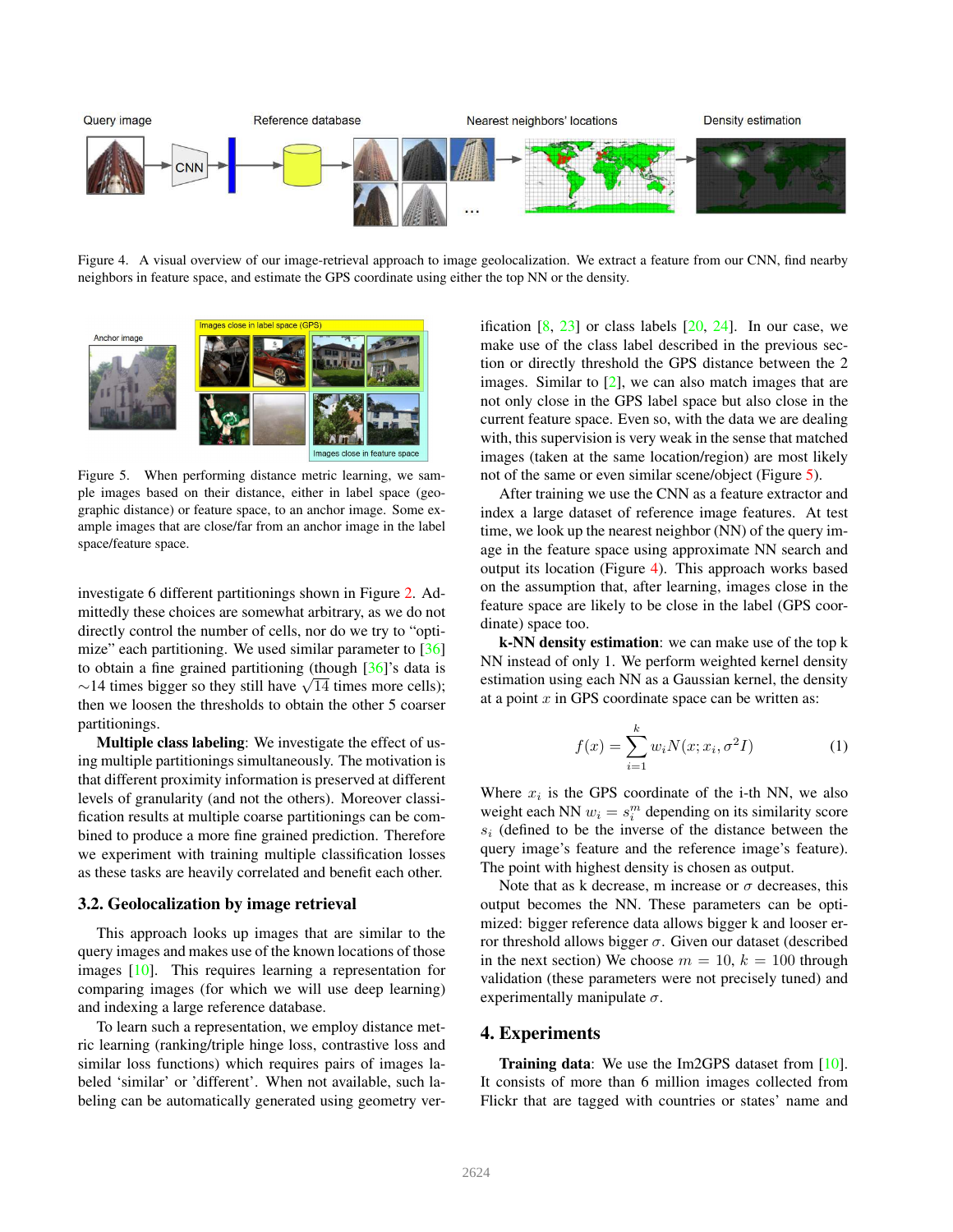

<span id="page-4-0"></span>Figure 6. Example results of geolocalization by image classification using different partitionings. From left to right: input images, classification result with 80, 1060 and 7011 classes respectively (lighter region means higher probability). Red \* denotes the predicted location and green o denotes the true location.

also have GPS coordinates. This data is used for GPS quantization (Figure [2\)](#page-2-1), training deep networks, and as retrieval reference database.

Testing data: for analysis, we construct 2 test sets; we make sure that no image from training and test data come from the same photographer.

- Im2GPS3k: 3000 images from Im2GPS. Note that this is different from the Im2GPS test set  $[10]$ .
- YFCC4k: 4000 random images from the YFCC100m dataset [\[32\]](#page-9-9). Since it is designed for general computer vision purpose, its image distribution is different from Im2GPS making this test set more challenging.

Training for classification: we train the following networks:

- Lone: We trained a network with a single classification loss corresponding to the most fine grained partition (7011 classes). This can be considered an analog of PlaNet [\[36\]](#page-9-0) at smaller scale. We also train another version L2 for the 359 ways classification loss.
- <sup>M</sup>ulti: We train another classification network with 6 different losses corresponding to 6 partitions scheme described in section 3.1. Hence this network produces 6 localization outputs . We'll treat these outputs independently and evaluate the performance of each of them.

Training for retrieval: we fine-tune the model L with ranking loss (triplet hinge loss) to learn a better representation, resulting in a Ranking network. To do localization by retrieval, we experiment with different networks as feature extractor: the classification networks (L and M) and the ranking network (R).

We also evaluate two other publicly available state-ofthe-art models, NetVLAD  $[2]$  and Siamac  $[23]$ , which have similar architecture (VGG-conv layers), but different training data (weakly supervised Google streetview time machine and SfM landmark images hard example mining), global pooling layer (NetVLAD and R-Max) and loss function (triplet hinge loss and contrastive loss). Different from us, these models have an additional PCA & whitening step. Features from all models are L2-normalized when used for retrieval.

**Notation:** we will use  $[Model] Approach$  to refer to each method, where Model can be L, L2, M, R, NetVLAD, Siamac described above, and Approach can be C (for classification), NN, kNN (for retrieval). For example [M]311C refers to the 311 way classification output of model M, and [M]NN refer to the NN retrieval approach using model M as feature extractor.

Metric: the geolocalization accuracy is defined as the percentage of test images whose predicted location is within the error threshold from the true location. Similar to [\[10,](#page-8-1) [11,](#page-8-2) [36\]](#page-9-0), 5 error thresholds are used: 1km, 5km, 25km, 750km, 2500km corresponding to 5 levels of localization: street, city, region, country, continent.

Result: Qualitative results are shown in Figures [6](#page-4-0) and [7.](#page-5-0) Quantitative results on two test sets are shown in Figure [8.](#page-6-0) For comparison we add a simple baseline: always outputting London, which is the region with the most images. This baseline is practically the best one can do without looking at the input image; its performance is much better than guessing a random location on the Earth.

We will ensure that our results can be replicated by sharing our datasets, source code, and trained models.

#### 4.1. Comparing classification performance

An example output of classification is in Figure [6.](#page-4-0) In the case of less ambiguous image, the network would be able to predict the correct region/cell. Since the center of the region is used, a finer partitioning will lead to a prediction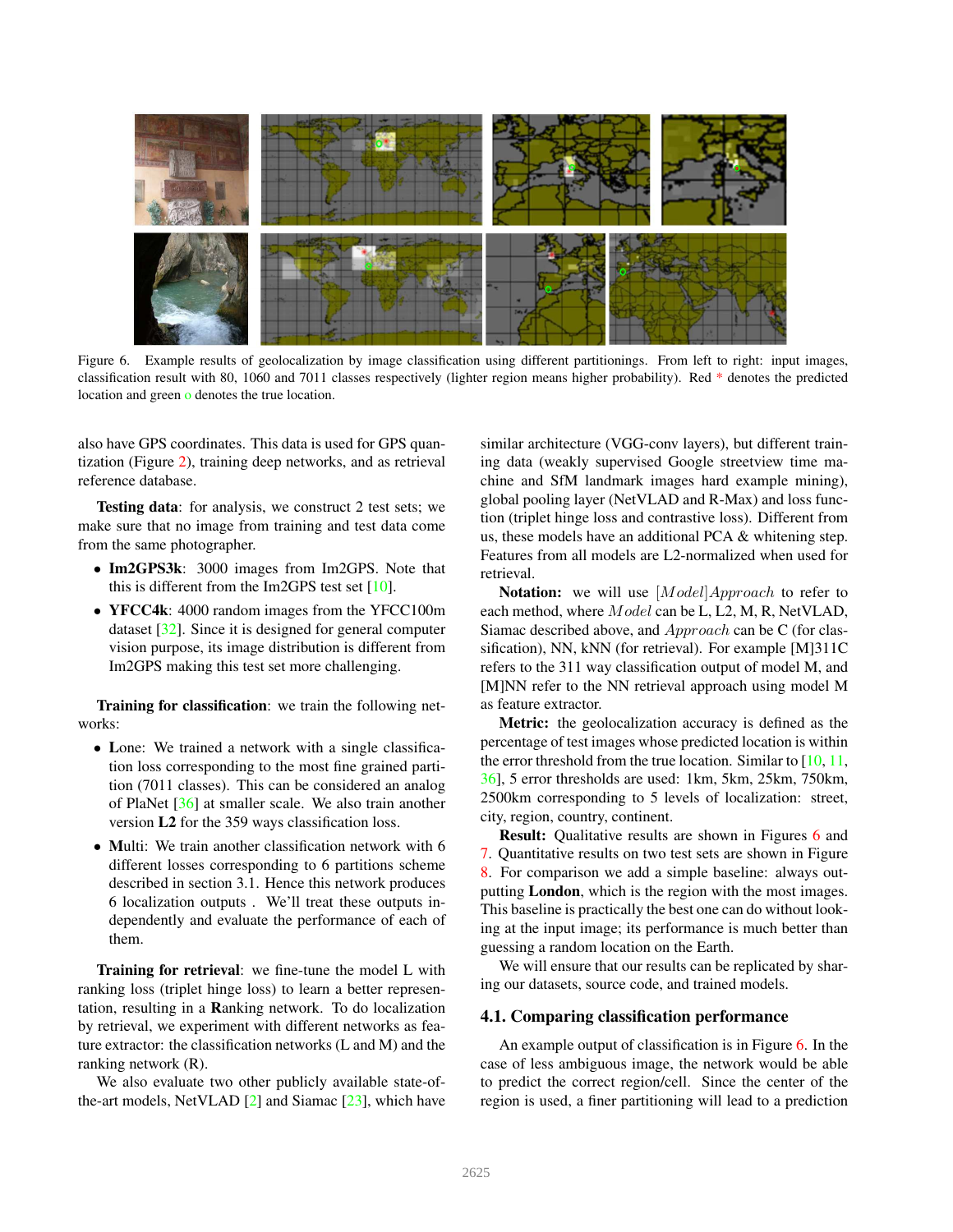

<span id="page-5-0"></span>Figure 7. Example results of our geolocalization by image retrieval system (kNN,  $\sigma=4$ ). Each row shows the input image on the left, the first few NNs on the right, together with their locations (blue \*). At the end of the row we show the density result, red \* denotes the predicted location and green o denotes the true location.

that is closer to the true location (top row). Though in case of the image being very ambiguous, correctly localizing it at coarser level is more likely (bottom row).

As shown in Figure [8,](#page-6-0) the geolocalization accuracy of the 10 way classification output is quite bad, this is mostly because at this scale the Earth is under-divided. We can see that as the partitioning is finer, the localization performance at lower error threshold gets better as expected. The finegrained classification output (7011C) outperforms others at street and city level.

Most interesting, the geolocalization accuracy at coarse level gets worse if the partitioning is too fine: for example at continent level, the 80C and 359C achieve highest accuracy; At country level, the 359C and 1060C have the advantage. This seems to indicate a trade off between the accuracy at coarse and fine level, which may be a shortcoming of the partitioning in PlaNet [\[36\]](#page-9-0).

[M]7011C and [L]7011C achieve similar accuracy ([L] is slightly better). However in the case of 359C, [M] is slightly better than [L2]. This suggests that when training with multiple classification losses, the fine-grained one seems to help the coarse one a little, but not vice versa.

#### 4.2. Comparing retrieval performance

Figure [7](#page-5-0) shows example image retrieval results. The NNs are similar scenes to the input image. In the case of landmarks and popular sites, they are usually instance level matches.

As shown in Figure [8,](#page-6-0) with localization by NN image retrieval, all 5 models (R, M, L, NetVLAD, Siamac) perform well and outperform the classification result at street and city level. This makes sense as these successful localizations are likely correct instance-level matches. While classification network can learn the general characteristics of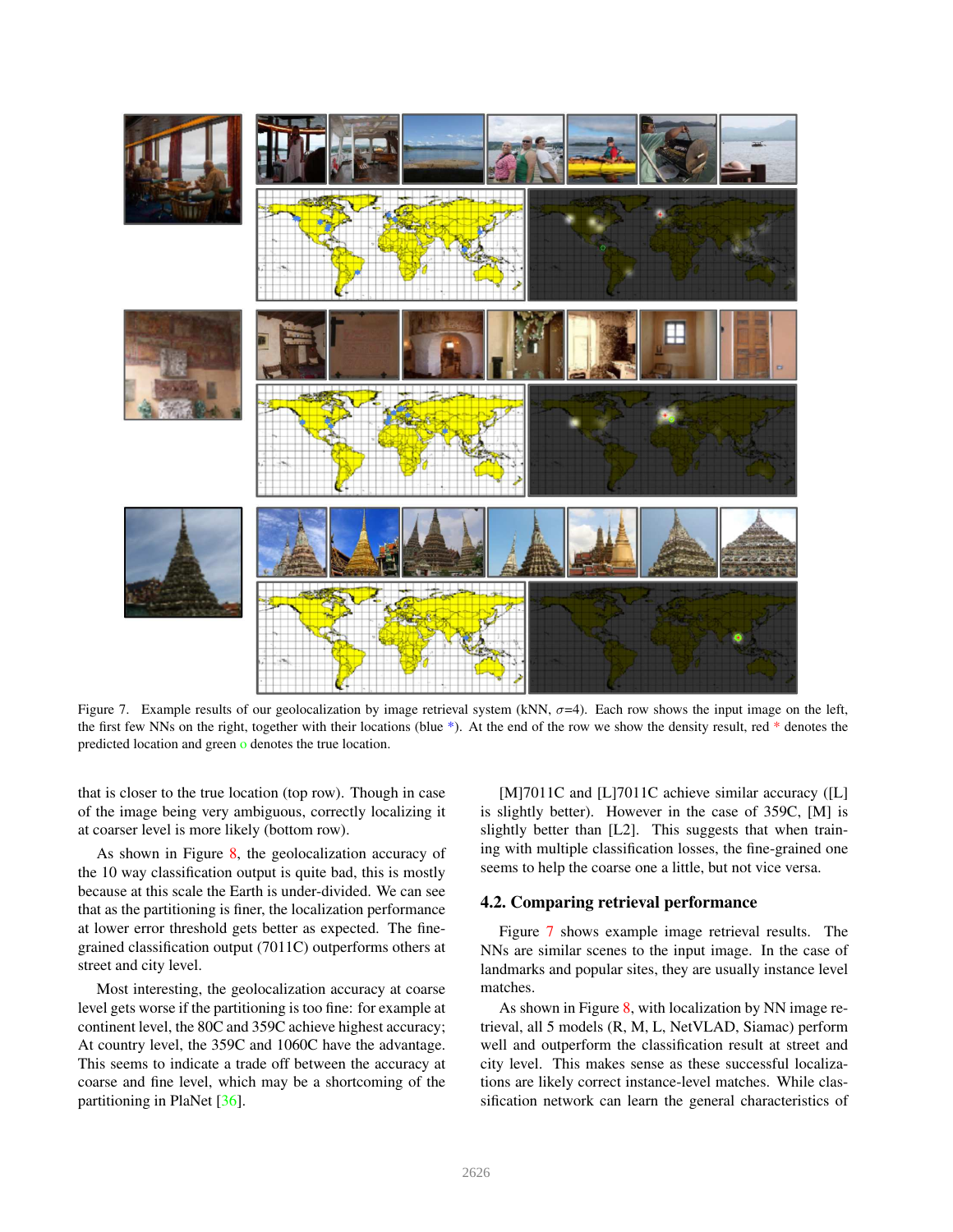

<span id="page-6-0"></span>Figure 8. Geolocalization accuracy on two test sets. Note that the accuracy is presented as the top of the bars, not the length of each single color.

each regions, it doesn't have enough capacity to 'remember' all specific instances, while the retrieval approach 'remembers' this by directly saving all reference features.

Among all 5 models, NetVLAD is the worst. Siamac is the most discriminative at street level. As a trade off, it has slightly lower performance at coarse level (country and continent). The L and M models are comparable and they perform relatively well even though they are trained for classification. Coarse partitioning classification approaches still have the advantage at country and continent scale.

Finally, using kNN-kernel density estimation improves the accuracy (here we only show [L] and [Siamac] but the changes when using other models are similar); especially at coarse scales (as  $\sigma$  increases) this makes retrieval competitive with the classification approach. However bigger  $\sigma$  can potentially lower the accuracy at fine grained level. Interestingly, we arrive at a similar trade off between fine and coarse geolocalization accuracy.

#### 4.3. Training a ranking network with GPS label

Model R (which was fine-tuned from L) doesn't produce a noticeable improvement over L or M (Figure [8\)](#page-6-0). In further investigations, we train a dozen versions of R, fine-tuned from different pretrained models and varied the way we sample/mine training examples. In all cases, little progress is observed in term of both training loss and geolocalization performance.

However when using landmark matches from [\[23\]](#page-8-12) for training instead of Im2GPS data, we observe slight improvement at street level, but worse results at other scales. This is consistent with the fact that  $Siamac[23]$  $Siamac[23]$  is very good at street level.

Distance metric learning losses like triplet hinge loss seems to be very sensitive to noisy labels. Different from classification loss (where the label for each image is fixed during training), the "target" of each training image keep changing while they are adjusting distance from each other, usually making convergence slower.

We hypothesize that the inter-class ambiguity and intraclass diversity are too large and DML is not able to learn from GPS supervision (Figure [5\)](#page-3-0).

#### 4.4. Comparing with IM2GPS and PlaNet

On the Im2GPS test set, we can directly compare Im2GPS [\[10,](#page-8-1) [11\]](#page-8-2) and PlaNet [\[36\]](#page-9-0) with two of our models:

- The fine-grained classification network ([L] 7011C). This can be considered the equivalent of Google's PlaNet<sup>[\[36\]](#page-9-0)</sup> at smaller scale.
- kNN kernel density estimation retrieval ([L] kNN,  $\sigma$ =4). This can be considered the equivalent of This can be considered the equivalent of Im2GPS approach [\[10\]](#page-8-1), but using deep features instead of classical features.

The result is shown in table [1.](#page-7-0) Our classification network outperforms Im2GPS even though it is still not as good as PlaNet. On the other hand, our localization by deep learnt image retrieval method produces even better accuracies. This result highlights the advantage of retrieval approach for fine-grain localization.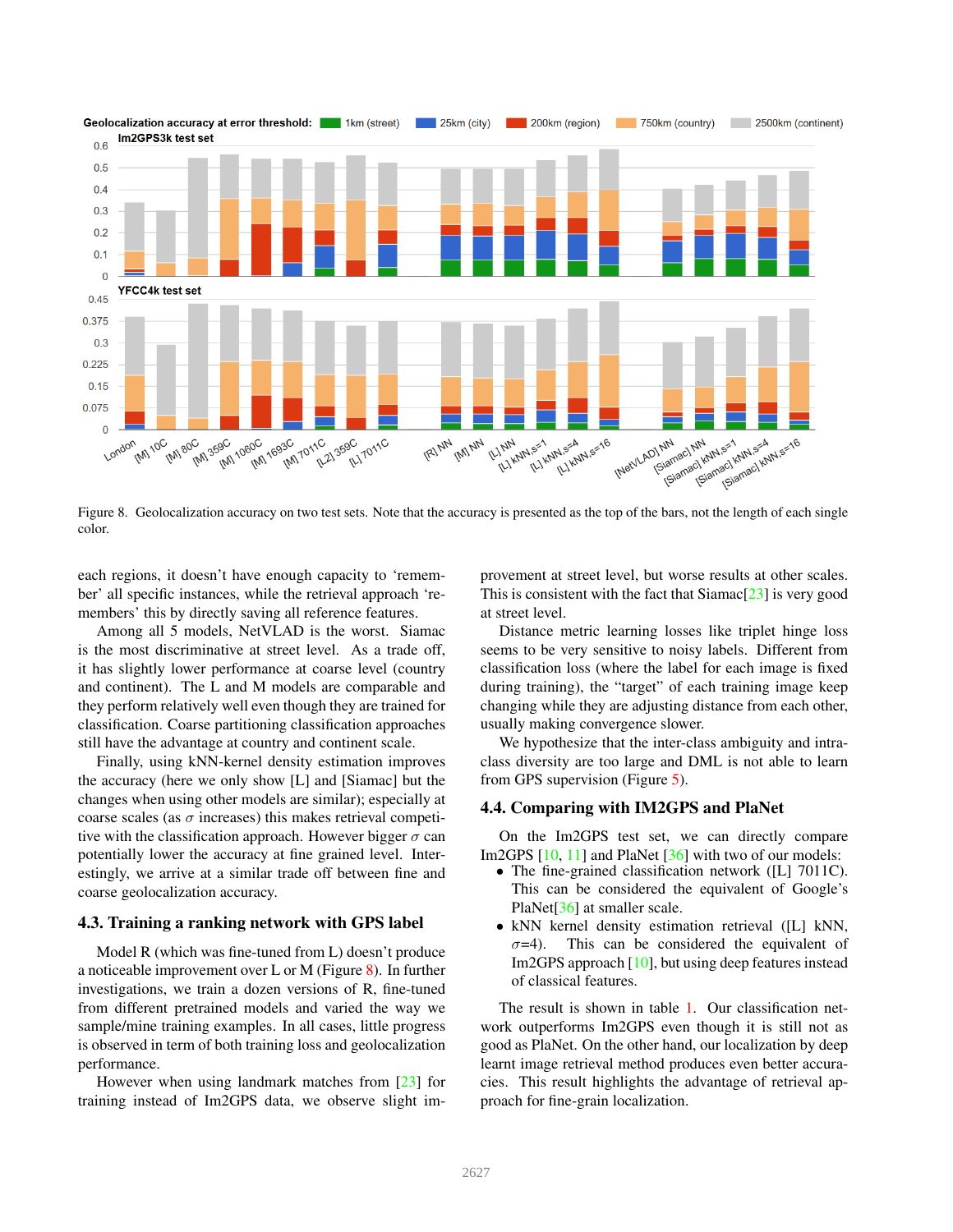Complexity analysis: in term of number of parameters without counting the output layers, PlaNet is 3 times bigger than our 13 layers deep VGG model. Note that PlaNet uses an Inception architecture which has been heavily designed to optimize for complexity [\[29,](#page-8-28) [30\]](#page-9-10) (for reference, it is 8 times bigger than 22 layers deep GoogLeNet[\[29\]](#page-8-28) and 2 times bigger than 42 layers deep Inception  $V2[30]$  $V2[30]$ ). Also PlaNet's training data has more than 90 million images and it takes 2.5 months to train on clusters (approximately 40 years of CPU time). However in term of space complexity, our image retrieval approach requires all reference features be available during testing, not just the deep network. More over, the cost of indexing and perform NN search is not negligible; though indexing needs to be done only once and in our experience the cost of approximate NN search is smaller than that of feature extraction.

Comparing to Im2GPS [\[10,](#page-8-1) [11\]](#page-8-2), deep learning feature extraction is orders of magnitudes faster than computing many classical computer vision features. Im2GPS's com-bined feature has more than 100k dimensions; in [\[11\]](#page-8-2) lazy learning is done for each query adding more time complexity. In contrast, our deep feature with 512 dimensions is suitable for direct comparisons in Euclidean space. Because of this, our kNN kernel density estimation is a more efficient and effective post-processing procedure than the similar kNN mean shift clustering and lazy learning in [\[11\]](#page-8-2).

#### 4.5. Effect of retrieval reference database

One advantage of retrieval approach is that we can simply index more examples to improve the performance. To that end we collect another 22 million GPS-tagged images from the YFCC100m dataset  $[32]$ , increasing our database size to a total of 28 million images. As shown in table [1](#page-7-0) (last row), this results in better performance of [L]kNN, $\sigma$ =4 on the Im2GPS test set.

We vary the reference retrieval database (Im2GPS-6 millions images, YFCC-22 millions and the combined 28 million) and show the geolocalization accuracy in table [2.](#page-7-1) The performance when using YFCC22m is actually no better than when simply using Im2GPS; though the combined database of 28 million images result in an improvement. We attribute this to the fact that the IM2GPS test set and the IM2GPS database come from the same distribution, which makes IM2GPS more useful for referencing. To quantify this, we measure the percentage of IM2GPS images among the top 1, 10, 100, 1000 nearest neighbors result, they are 53.2%, 50.1%, 44.6% and 40.1% respectively, which is quite high given that IM2GPS only constitutes 22.8% of the combined database.

Similar to result on Im2GPS3k and YFCC4k, we can change  $\sigma$  to optimize the accuracy at a localization level (at the expense of the others). If the system is allowed to produce different outputs at different levels, this further outperforms the result in Table [1.](#page-7-0)

<span id="page-7-0"></span>Table 1. Performance on Im2GPS test set. (Human\* performance is average from 30 mturk workers over 940 trials)

|                      | Street | City |      | Region Country | Cont. |
|----------------------|--------|------|------|----------------|-------|
| Threshold (km)       |        | 25   | 200  | 750            | 2500  |
| Human*               |        |      | 3.8  | 13.9           | 39.3  |
| Im2GPS $[10]$        |        | 12.0 | 15.0 | 23.0           | 47.0  |
| Im2GPS $[11]$        | 02.5   | 21.9 | 32.1 | 35.4           | 51.9  |
| PlaNet $[36]$        | 08.4   | 24.5 | 37.6 | 53.6           | 71.3  |
| [L] $7011C$          | 06.8   | 21.9 | 34.6 | 49.4           | 63.7  |
| [L] kNN, $\sigma$ =4 | 12.2   | 33.3 | 44.3 | 57.4           | 71.3  |
| 28m database         | 14.4   | 33.3 | 47.7 | 61.6           | 73.4  |

<span id="page-7-1"></span>Table 2. Performance on Im2GPS test set based on different retrieval reference database.

| Retrieval                 | Database  | Stre. | City | Reg. | Cou. | Cont. |
|---------------------------|-----------|-------|------|------|------|-------|
| $[L]$ NN                  | Im2GPS    | 12.7  | 33.3 | 40.9 | 53.2 | 71.7  |
|                           | YFCC22m   | 12.2  | 30.4 | 37.6 | 51.1 | 67.1  |
|                           | Both(28m) | 13.9  | 32.9 | 40.5 | 54.4 | 70.9  |
| $[L]$ kNN<br>$\sigma = 1$ | Im2GPS    | 13.1  | 36.3 | 44.3 | 56.1 | 70.0  |
|                           | YFCC22m   | 12.7  | 34.2 | 43.9 | 55.3 | 68.8  |
|                           | Both(28m) | 15.2  | 37.6 | 46.0 | 57.0 | 69.2  |
| [L] kNN<br>$\sigma = 4$   | Im2GPS    | 12.2  | 33.3 | 44.3 | 57.4 | 71.3  |
|                           | YFCC22m   | 11.8  | 31.2 | 42.2 | 58.7 | 70.0  |
|                           | Both(28m) | 14.4  | 33.3 | 47.7 | 61.6 | 73.4  |
| [L] kNN<br>$\sigma = 16$  | Im2GPS    | 10.6  | 24.9 | 35.4 | 59.5 | 75.9  |
|                           | YFCC22m   | 8.4   | 19.8 | 34.6 | 58.2 | 74.7  |
|                           | Both(28m) | 11.8  | 24.9 | 36.7 | 60.8 | 77.2  |

#### 5. Conclusion

We presented a deep learning study on image geolocalization, where we experimented with several settings of image classification and image retrieval approaches adapted to this task. We do not claim technical novelty for any components of this study. Our approaches are relatively simple yet achieve state-of-the-art accuracy. In the end, the best performing models can efficiently and accurately localize at coarse level using classification, and if needed can search for instance matches using retrieval techniques.

The main goal of this paper is to investigate the effectiveness of deep learning methods for geolocalization. With the newly obtained insights, we think the following lines of future work would be important: (1) we have shown the dependency between partitioning scheme and geolocalization accuracy, which begs the question: what is the best way to partition and how can the partitioning be optimized given a particular error threshold? (2) Are GPS labels too weak a supervision for traditional deep distance metric learning? There is likely an opportunity for better weakly supervised DML to improve the geolocalization.

Acknowledgements: the authors were partially supported by a NSF Grant (IIS-1553116) and NSF CAREER award 1149853 to James Hays.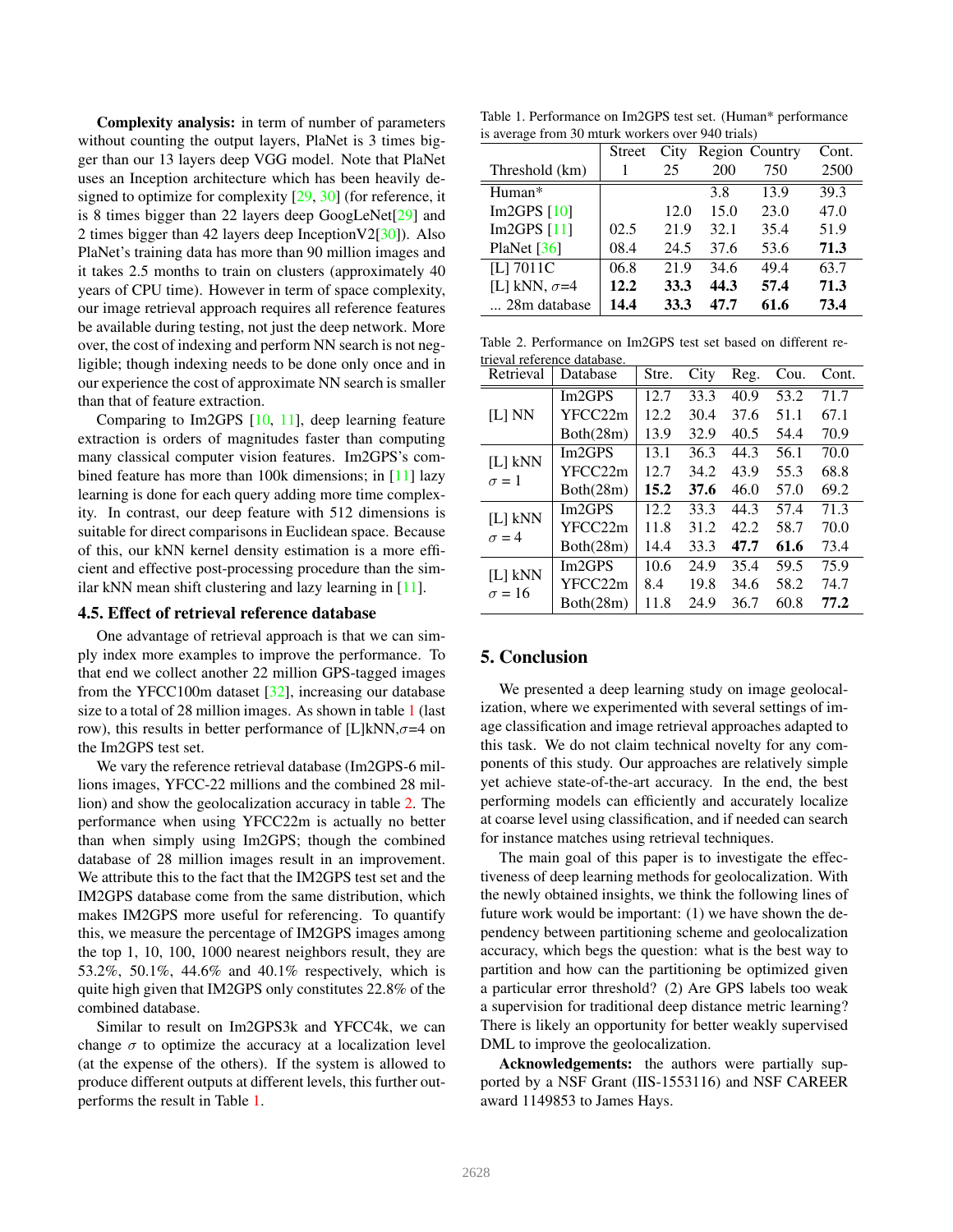## References

- <span id="page-8-23"></span>[1] H. Altwaijry, E. Trulls, J. Hays, P. Fua, and S. Belongie. Learning to match aerial images with deep attentive architectures. In *Proceedings of the IEEE Conference on Computer Vision and Pattern Recognition*, 2016.
- <span id="page-8-11"></span>[2] R. Arandjelovic, P. Gronat, A. Torii, T. Pajdla, and J. Sivic. Netvlad: Cnn architecture for weakly supervised place recognition. In *Proceedings of the IEEE Conference on Computer Vision and Pattern Recognition*, pages 5297–5307, 2016.
- <span id="page-8-25"></span>[3] M. Bansal, K. Daniilidis, and H. Sawhney. Ultra-wide baseline facade matching for geo-localization. In *Computer Vision–ECCV 2012. Workshops and Demonstrations*, pages 175–186. Springer, 2012.
- <span id="page-8-6"></span>[4] S. Bell and K. Bala. Learning visual similarity for product design with convolutional neural networks. *ACM Transactions on Graphics (TOG)*, 34(4):98, 2015.
- <span id="page-8-16"></span>[5] G. Chechik, V. Sharma, U. Shalit, and S. Bengio. Large scale online learning of image similarity through ranking. *The Journal of Machine Learning Research*, 11:1109–1135, 2010.
- <span id="page-8-27"></span>[6] J. Choi, C. Hauff, O. Van Laere, and B. Thomee. The placing task at mediaeval 2015. In *MediaEval 2015, Wurzen, Germany, 14-15 September 2015; Ceur Workshop Proceedings 1436, 2015*. CEUR, 2015.
- <span id="page-8-4"></span>[7] A. Dubey, N. Naik, D. Parikh, R. Raskar, and C. A. Hidalgo. Deep learning the city: Quantifying urban perception at a global scale. In *European Conference on Computer Vision*, pages 196–212. Springer, 2016.
- <span id="page-8-13"></span>[8] A. Gordo, J. Almazán, J. Revaud, and D. Larlus. Deep image retrieval: Learning global representations for image search. In *European Conference on Computer Vision*, pages 241– 257. Springer, 2016.
- <span id="page-8-14"></span>[9] R. Hadsell, S. Chopra, and Y. LeCun. Dimensionality reduction by learning an invariant mapping. In *Computer vision and pattern recognition, 2006 IEEE computer society conference on*, volume 2, pages 1735–1742. IEEE, 2006.
- <span id="page-8-1"></span>[10] J. Hays, A. Efros, et al. Im2gps: estimating geographic information from a single image. In *Computer Vision and Pattern Recognition, 2008. CVPR 2008. IEEE Conference on*, pages 1–8. IEEE, 2008.
- <span id="page-8-2"></span>[11] J. Hays and A. A. Efros. Large-scale image geolocalization. In *Multimodal Location Estimation of Videos and Images*, pages 41–62. Springer, 2015.
- <span id="page-8-7"></span>[12] J. Huang, R. S. Feris, Q. Chen, and S. Yan. Cross-domain image retrieval with a dual attribute-aware ranking network. In *Proceedings of the IEEE International Conference on Computer Vision*, pages 1062–1070, 2015.
- <span id="page-8-22"></span>[13] H. Jegou, M. Douze, and C. Schmid. Hamming embedding and weak geometric consistency for large scale image search. In *European conference on computer vision*, pages 304–317. Springer, 2008.
- <span id="page-8-3"></span>[14] A. Krizhevsky, I. Sutskever, and G. E. Hinton. Imagenet classification with deep convolutional neural networks. In *Advances in neural information processing systems*, pages 1097–1105, 2012.
- <span id="page-8-5"></span>[15] S. Lee, H. Zhang, and D. J. Crandall. Predicting geoinformative attributes in large-scale image collections using convolutional neural networks. In *Applications of Computer Vision (WACV), 2015 IEEE Winter Conference on*, pages 550–557. IEEE, 2015.
- <span id="page-8-0"></span>[16] Y. Li, D. J. Crandall, and D. P. Huttenlocher. Landmark classification in large-scale image collections. In *Computer vision, 2009 IEEE 12th international conference on*, pages 1957–1964. IEEE, 2009.
- <span id="page-8-24"></span>[17] T.-Y. Lin, S. Belongie, and J. Hays. Cross-view image geolocalization. In *Computer Vision and Pattern Recognition (CVPR), 2013 IEEE Conference on*, pages 891–898. IEEE, 2013.
- <span id="page-8-10"></span>[18] T.-Y. Lin, Y. Cui, S. Belongie, and J. Hays. Learning deep representations for ground-to-aerial geolocalization. In *Proceedings of the IEEE Conference on Computer Vision and Pattern Recognition*, pages 5007–5015, 2015.
- <span id="page-8-17"></span>[19] M. Norouzi, D. J. Fleet, and R. R. Salakhutdinov. Hamming distance metric learning. In *Advances in neural information processing systems*, pages 1061–1069, 2012.
- <span id="page-8-19"></span>[20] H. Oh Song, Y. Xiang, S. Jegelka, and S. Savarese. Deep metric learning via lifted structured feature embedding. In *The IEEE Conference on Computer Vision and Pattern Recognition (CVPR)*, June 2016.
- <span id="page-8-20"></span>[21] J. Philbin, O. Chum, M. Isard, J. Sivic, and A. Zisserman. Object retrieval with large vocabularies and fast spatial matching. In *Computer Vision and Pattern Recognition, 2007. CVPR'07. IEEE Conference on*, pages 1–8. IEEE, 2007.
- <span id="page-8-21"></span>[22] J. Philbin, O. Chum, M. Isard, J. Sivic, and A. Zisserman. Lost in quantization: Improving particular object retrieval in large scale image databases. In *Computer Vision and Pattern Recognition, 2008. CVPR 2008. IEEE Conference on*, pages 1–8. IEEE, 2008.
- <span id="page-8-12"></span>[23] F. Radenović, G. Tolias, and O. Chum. Cnn image retrieval learns from bow: Unsupervised fine-tuning with hard examples. In *European Conference on Computer Vision*, pages 3–20. Springer, 2016.
- <span id="page-8-18"></span>[24] O. Rippel, M. Paluri, P. Dollar, and L. Bourdev. Metric learning with adaptive density discrimination. *arXiv preprint arXiv:1511.05939*, 2015.
- <span id="page-8-8"></span>[25] P. Sangkloy, N. Burnell, C. Ham, and J. Hays. The sketchy database: learning to retrieve badly drawn bunnies. *ACM Transactions on Graphics (TOG)*, 35(4):119, 2016.
- <span id="page-8-9"></span>[26] F. Schroff, D. Kalenichenko, and J. Philbin. Facenet: A unified embedding for face recognition and clustering. In *Proceedings of the IEEE Conference on Computer Vision and Pattern Recognition*, pages 815–823, 2015.
- <span id="page-8-26"></span>[27] O. Shan, C. Wu, B. Curless, Y. Furukawa, C. Hernandez, and S. M. Seitz. Accurate geo-registration by ground-to-aerial image matching. In *3D Vision (3DV), 2014 2nd International Conference on*, volume 1, pages 525–532. IEEE, 2014.
- <span id="page-8-15"></span>[28] K. Simonyan and A. Zisserman. Very deep convolutional networks for large-scale image recognition. *arXiv preprint arXiv:1409.1556*, 2014.
- <span id="page-8-28"></span>[29] C. Szegedy, W. Liu, Y. Jia, P. Sermanet, S. Reed, D. Anguelov, D. Erhan, V. Vanhoucke, and A. Rabinovich.